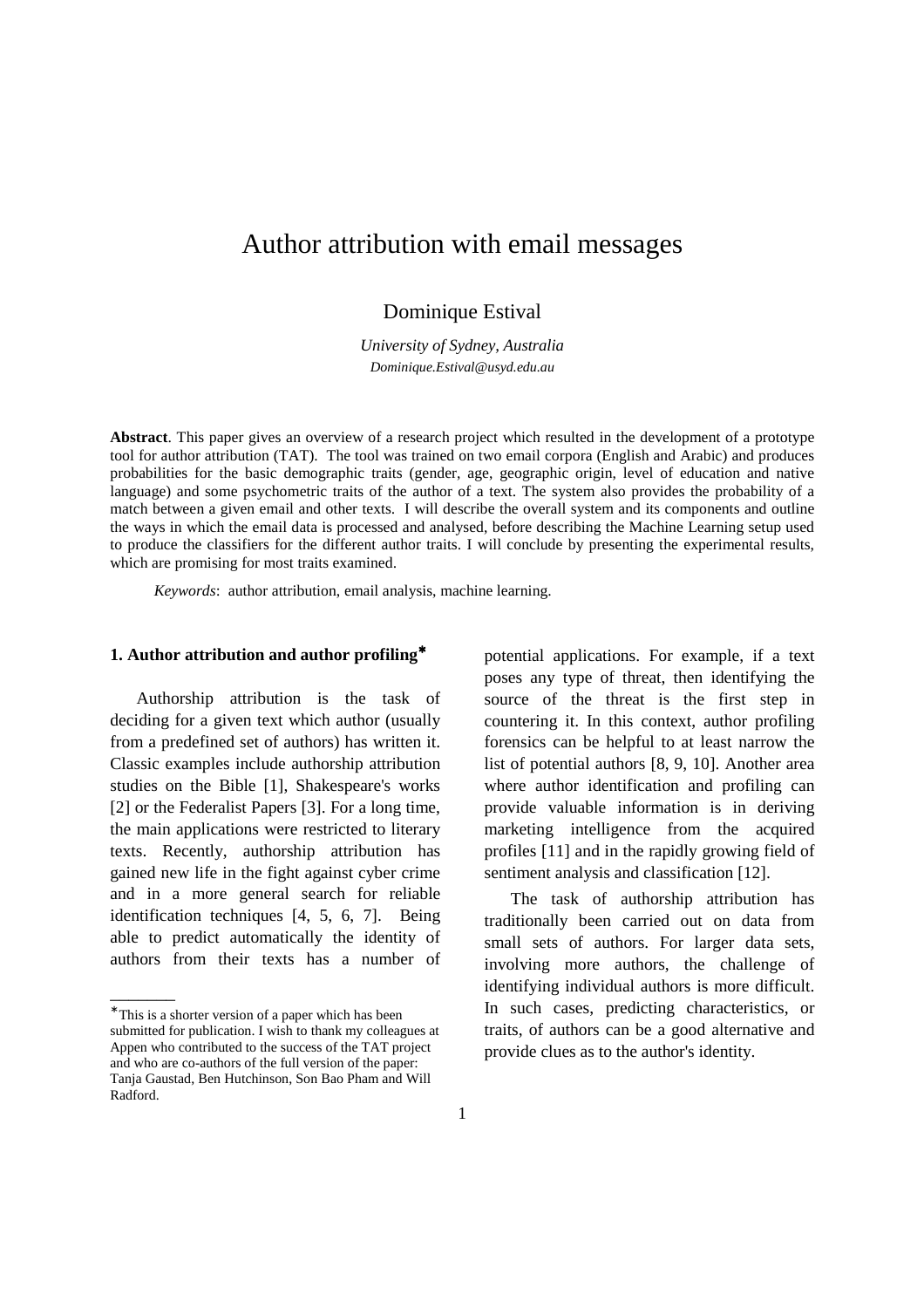Author profiling is the task of predicting one or more such author traits and an author profile consists of the resulting set of one or more predicted traits. Importantly, and contrary to author attribution, the author profiling task is possible even when documents by the author are not in the training data. Also in contrast to author attribution, greater accuracy can be expected when the training data contains texts from more authors, because the models learned for each trait are then expected to be more robust.

In this talk, I will discuss some aspects of a project in which we developed a languageindependent prototype system for text attribution. The Appen Text Attribution Tool (TAT) aims to provide information about the authors of texts for a variety of document types and a range of languages. The current implementation of the Appen TAT produces profiles for the authors of email messages written in English [13] and in Arabic [14]. These profiles consist of probabilities for the author's basic demographic traits such as gender, age, geographic origin, level of education and native language, as well as for some psychometric traits.

Most research into author profiling focuses on the prediction of a small number of traits, e.g. gender [9], gender and age [15], neuroticism and extraversion [9], neuroticism, agreeableness, extraversion and conscientiousness [12], neuroticism, agreeableness, extraversion, conscientiousness, and openness [16]. Our project, as far as we know, covers the largest number of traits to be predicted, since we predict a total of ten traits for English, five demographic and five psychometric traits, and seven traits for Arabic, three demographic and four psychometric traits.

Various machine learning techniques have been employed for profiling or trait prediction.

Our approach has been to experiment with a number of machine learners and to select the best combination of machine learning algorithm and feature set for each trait.

For author profiling applications, an interesting question is how much data is actually necessary to perform reliable profiling. While we do not claim to be able to give a definite answer to this question, our experiments show that we can already get useful results with the relatively small amount of data we used for training.

# **2. The Data**

As in all author attribution and author profiling studies, the choice of data was an extremely important issue. We decided to focus on email messages, as opposed to blogs or chat room data, and to collect spontaneous rather than artificially elicited data. The corpus we used was collected specifically for the Appen TAT project and the data collection itself was a large part of the overall effort for the project. Our corpus thus constitutes a completely new data set, consisting of two sets of emails from 1,033 English speakers and from 1,030 Arabic speakers.

We collected emails in several varieties of English, from both native and non-native speakers of English, coming from different geographical areas: on the one hand, native speakers of US English and native speakers of Australian or New Zealand English; on the other hand, native speakers of Spanish living in the US and native speakers of Egyptian Arabic living in Egypt. The Arabic data set consists of emails written by native speakers of Egyptian Arabic.

Table 1 gives an overview of the email corpus, with statistics for the number of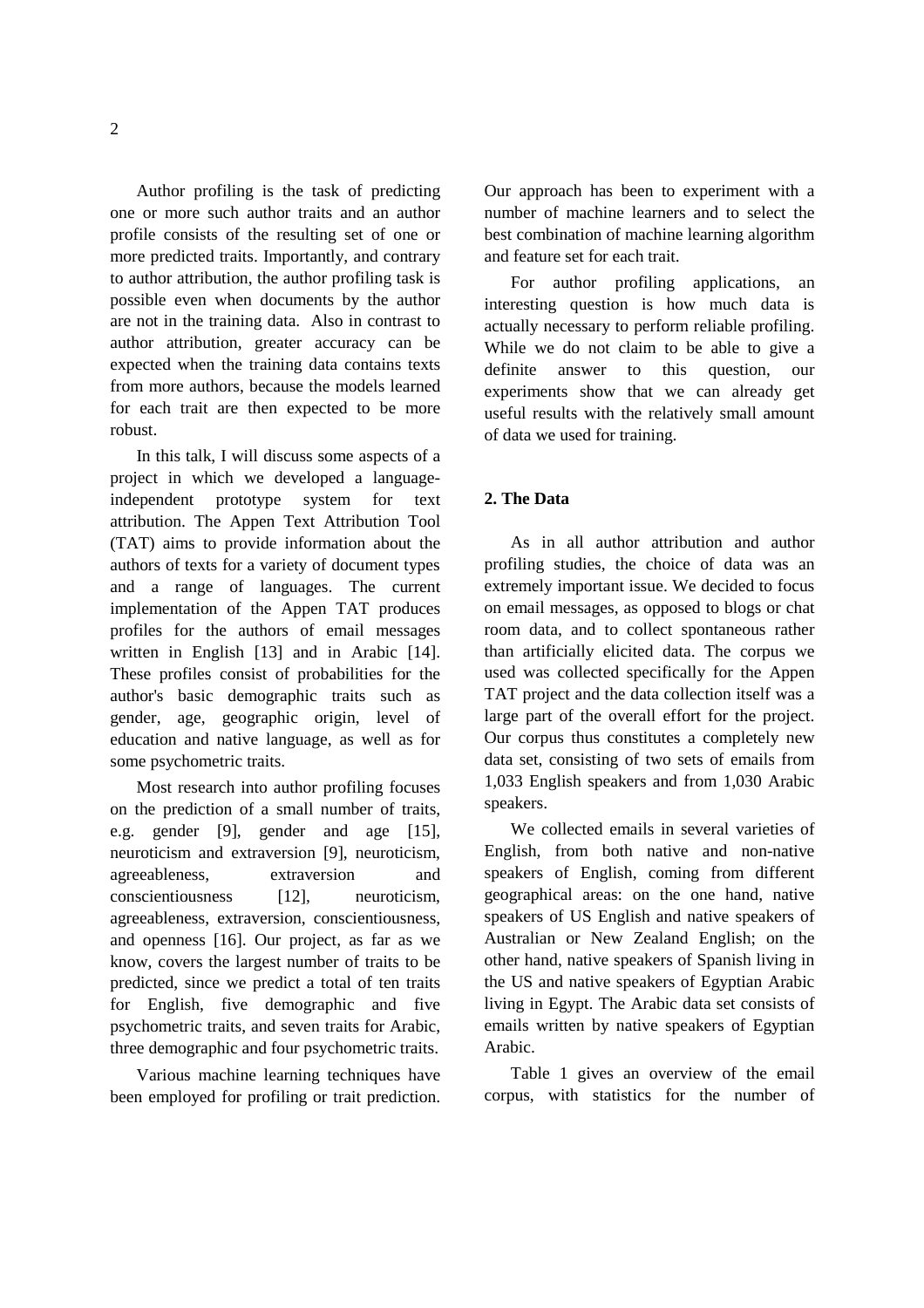authors, number of emails and total number of words for each language. For the Arabic data, we also include the number of emails in Arabic script and in Latin script.

| Collection                                        | Native lang.                                       | $#$ authors                    | $#$ emails                              | $#$ words<br>total                                    | $#$ words by<br>author                                |
|---------------------------------------------------|----------------------------------------------------|--------------------------------|-----------------------------------------|-------------------------------------------------------|-------------------------------------------------------|
| <b>USA</b><br>UK<br>AUS/NZ<br><b>USA</b><br>Egypt | English<br>English<br>English<br>Spanish<br>Arabic | 415<br>23<br>133<br>174<br>288 | 4.533<br>273<br>1.387<br>1,823<br>1,820 | 2.405.792<br>178,400<br>513,065<br>519,504<br>451,903 | 1,886,389<br>137,238<br>437,454<br>461,767<br>444,325 |
| Total English                                     |                                                    | 1,033                          | 9,836                                   | 4,068,664                                             | 3,367,173                                             |
| Egypt<br>Arabic script<br>Latin script            | Arabic                                             | 1,030                          | 8,028<br>7,267<br>761                   | 2,153,333                                             | 2,153,333                                             |
| Total overall                                     |                                                    | 2,063                          | 17,864                                  | 6,221,997                                             | 5,520,506                                             |

Table 1. Overview of the email corpus

## *2.1. Corpus collection*

The data collection processes for the English and Arabic data differed slightly in that the Arabic authors were asked to come to a central location where they were supervised, while the process used for the collection of the English data was completely on-line and unsupervised. However, in both cases, the process included notification of privacy and the assurance that the identity of the respondents would be protected. In both types of collection, the respondents agreed to fill out a web questionnaire in order to provide demographic and psychometric information about themselves and then to donate at least ten email messages. The demographic traits cover basic demographic information about the author: *age*, *gender*, *native language*, *level of education* and *main country of residence*. For the Arabic data collection, native language is always Arabic and country of residence is always Egypt. For the psychometric traits, all the English collections (with the exception of Egyptian English) use a short version of the International Personality Item Pool (IPIP) questionnaire [17]. The psychometric traits for the Arabic collection are based on a customized version of the short Eysenck Personality Questionnaire Revised (EPQR-S) [18]. While the IPIP yields five psychometric traits: *agreeableness*, *extraversion*, *neuroticism*, *conscientiousness*, and *openness* (also referred to as the "Big Five") [19], the EPQ [20] aims to analyse personality along four traits, namely *extraversion*, *neuroticism*, *psychoticism* (split up into *conscientiousness* and agreeableness in the Big Five) and *lie*.

After completing the questionnaire, respondents in the English data collection forwarded some of their previously sent email messages, e.g. from their email client's sent mail folder, to the data collection email address. In the Arabic data collection, the writers either forwarded previously sent email messages or composed new emails which they then sent to their recipients and forwarded to the data collection email address. In either case, the raw email messages were then stored on a dedicated mail server. The email messages were then normalised and validated.

#### *2.2. Data validation*

The email messages were first checked manually to filter out erroneous content such as foreign language emails or forwarded chain letters and to ensure consistency and accuracy of the documents in the corpus. As with any collection of email data, plagiarism and copying were issues that required careful checking of all the data received and we developed a plagiarism detecter to reject emails which had already been submitted. In addition to the minimum requirement of five lines per email message, data from authors who did not meet a set of satisfaction criteria removed. These criteria were: 1) a valid questionnaire received for a given author; 2) at least five valid email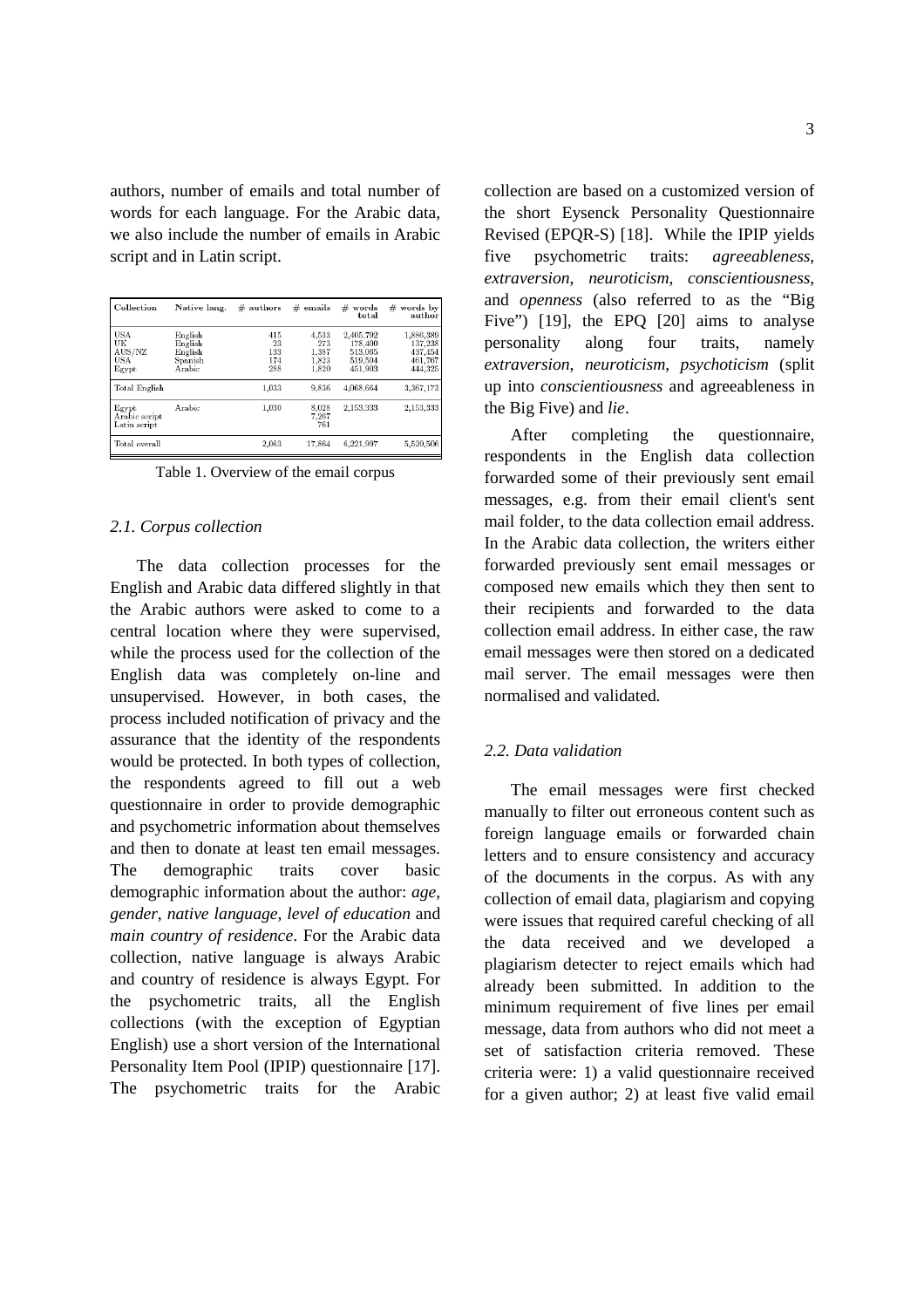messages for the author; and 3) a total word count for that author's valid email messages of at least 1000 words for English emails. Research has shown that the more complex morphology of Arabic (combined with a rich vocabulary) leads to a higher degree of inherent sparseness in Arabic data compared to similar English data. This suggests that larger amounts of data are needed for statistical Natural Language Processing (NLP) applications in Arabic [21]. Therefore, while the minimum amount of data we aimed to collect was set at 1000 words per writer for English, we decided to aim for 2000 words per writer for Arabic. This is of course a separate question from how much data is needed to perform author profiling in either English or Arabic. An additional requirement was that the emails be from different domains, such as personal or business emails. In the end, 2063 respondents were validated with a combined total of 17,864 email messages. The final corpus consists of only about 50% of the total number of emails collected.

# **3. The Appen TAT**

The main goal of the project was to develop a tool which could provide analysts with information about the authors of documents. The requirements were that the tool should take documents as input, produce statistical descriptions of various characteristics of those documents and predict author traits as output. The intended users of the tools are analysts and investigators who are not experts in linguistics and who use documents as evidence in their investigations. The prototype delivered to the client allows users to 1) submit a document and retrieve the predicted author profile for that document; 2) retrieve documents with a similar author profile; 3) specify an author profile and retrieve documents matching that profile.

The tool can thus provide analysts with additional investigative information based on the texts they submit to the tool. Such information can help them identify individuals of interest and potentially link together separate investigations.

## *3.1. System description*

Figure 1 gives a high-level overview of the Appen TAT system. It consists of several data repositories and a number of components for deriving features and for building classifiers.



Fig 1. Appen TAT System Diagram

While the current Appen TAT prototype takes Arabic and English email input, the underlying processing architecture is language independent and can be extended to other types of documents and to other languages. The modular processing architecture is organized around a chain of modules, allowing flexible experimentation with different combinations of modules and providing a robust software framework which promotes reuse of modules and components. The analysis of a document is represented in stand-off annotations and saved in a common structure, the Annotation Repository.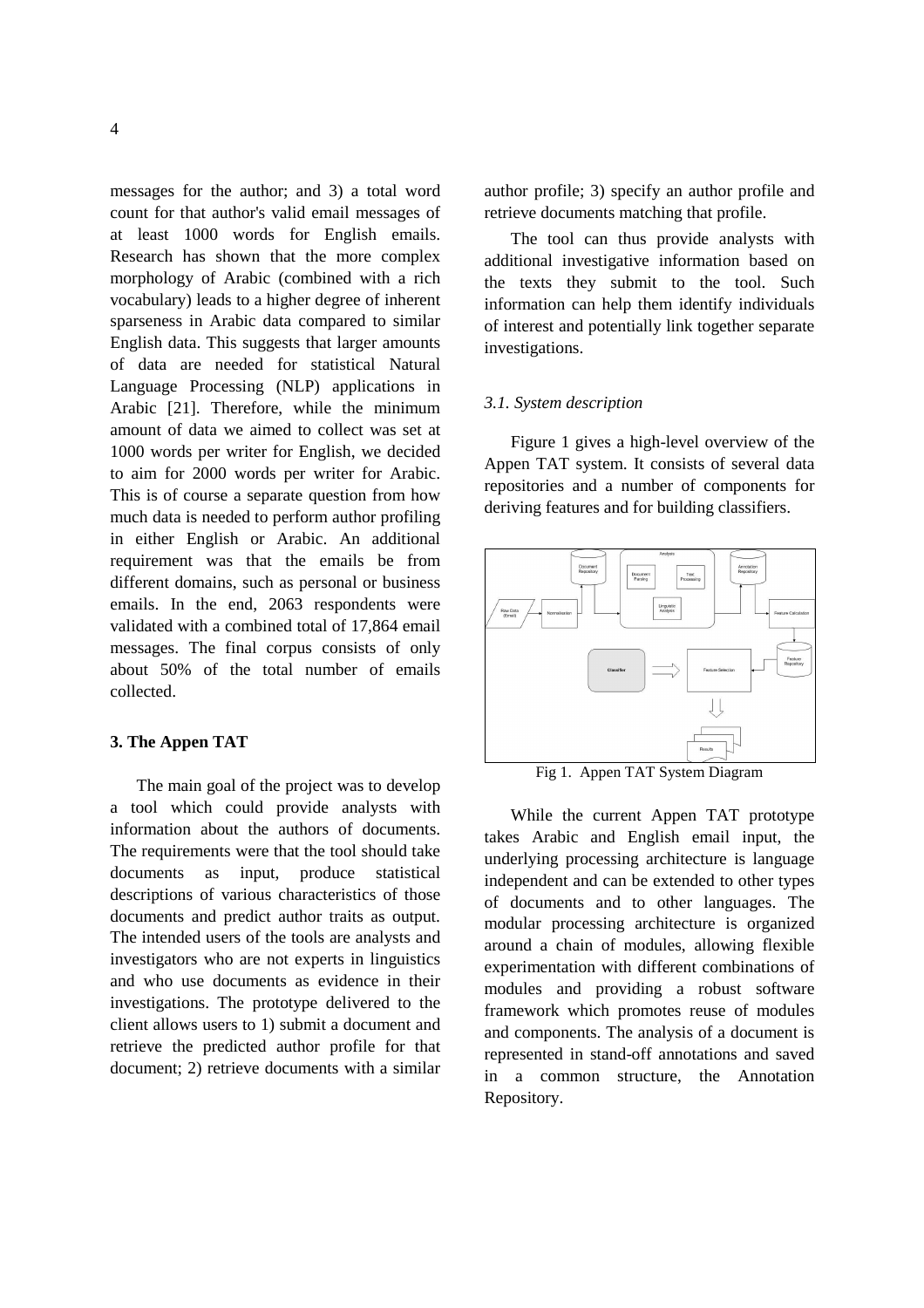During development of the Appen TAT, the data was first analysed and converted into features used by the classifiers for each of the author traits. The classifiers use both document and linguistic features (see Section 4). The classifiers in the operational system were chosen as the results of experiments with various Machine Learning algorithms and feature combinations (see Section 5).

#### *3.2. The user interface*

Developing the user interface for the Appen TAT was a significant part of the project. The interface was designed in collaboration with a professional designer and was first presented to the client for comments and suggestions. A usability study was then conducted with potential users of the tool. Their detailed comments and suggestions were taken into account for the final user interface delivered with the prototype, shown in Fig.2.

|                                       | Appen - Text Attribution Teel - Decument Summary - Nezilla Firefox                       |           |                                           |             |                                                                                    |                                         |                                             | $ \sigma$ $x$         |                          |
|---------------------------------------|------------------------------------------------------------------------------------------|-----------|-------------------------------------------|-------------|------------------------------------------------------------------------------------|-----------------------------------------|---------------------------------------------|-----------------------|--------------------------|
| Elle Edit yers Go Bookmarks Sook Help |                                                                                          |           |                                           |             |                                                                                    |                                         |                                             |                       |                          |
| 69<br>æ.                              | (6) http://delli7.appen.com.nu.t000/documentSunmary/docEl=1                              |           |                                           |             |                                                                                    |                                         | $\vee$ 0 $\infty$ KL                        |                       |                          |
|                                       | Customize Links C Coople & Adolf ed. Trac. @ (b) Active Tokets, M Dozenal D LevinGba2007 |           |                                           |             |                                                                                    |                                         |                                             |                       |                          |
|                                       | @ (trusk/Documents/Deliverables/TAT-Oreign   @ Custom Query - ArkoText - Trac            |           | to Features/Intologies - Arkollect - Trac |             |                                                                                    | 28 Appen - Text Attribution Tool - Docu |                                             |                       | ø                        |
|                                       | <b>Text Attribution Tool</b><br>User: Will Radierd The Feb 22 12:01:06 2007              |           |                                           |             |                                                                                    |                                         | Preferences: I Help I Contact US I CyberCop | LogOut                | $\overline{\phantom{a}}$ |
| Home Upload Document                  | <b>Profile Search</b>                                                                    |           |                                           |             |                                                                                    |                                         | Quick Search                                |                       |                          |
| Document Summary                      |                                                                                          |           |                                           |             |                                                                                    |                                         |                                             | $q_0$                 |                          |
| <b>Summary of Document #1</b>         |                                                                                          |           |                                           |             |                                                                                    |                                         | Find similar documents:                     | <b>Create Fiegort</b> |                          |
| Investigation Details O               |                                                                                          |           |                                           |             |                                                                                    |                                         |                                             |                       |                          |
| Investigates manner                   | Dowwwaye Estinat                                                                         |           | <b>Contact Details: Wash</b>              |             | +51 1 23456708                                                                     |                                         |                                             |                       |                          |
| <b>Submitter's names</b>              | <b>Julie Weissiller</b>                                                                  |           | <b>Date &amp; Time submitteds</b>         |             | 2006-12-09 21:27:14                                                                |                                         |                                             |                       |                          |
| <b>Case Bunders</b>                   | 6715834                                                                                  |           | <b>Case Type: Primary</b>                 | CaseType-OE |                                                                                    |                                         |                                             |                       |                          |
| Notes                                 |                                                                                          |           |                                           |             |                                                                                    |                                         |                                             |                       |                          |
| View All Notes Add Notes              |                                                                                          |           |                                           |             |                                                                                    |                                         |                                             |                       |                          |
| <b>Email Document Dotails O</b>       |                                                                                          |           |                                           |             |                                                                                    |                                         |                                             |                       |                          |
| Services                              | Janisa Giantamorenzo                                                                     |           | <b>Subject:</b>                           |             | Ineed help- if u contitient<br>please forward to pomecoe.<br>who can U23F-12471684 |                                         |                                             |                       |                          |
| travel address:                       | inmohrls94@mon.com                                                                       |           | Date & Time received:                     |             | 2006-07-07 1514:04                                                                 |                                         |                                             |                       |                          |
| <b>Author Prefile</b>                 |                                                                                          |           |                                           |             |                                                                                    |                                         |                                             |                       |                          |
| Predicted Profile <sup>O</sup>        |                                                                                          |           |                                           |             |                                                                                    | <b>Naowa Prette O</b>                   |                                             |                       |                          |
| Traits                                | Prediction                                                                               |           | Confidence Lovel                          |             |                                                                                    | Actual                                  | <b>Modified By</b>                          |                       |                          |
| Demographic                           |                                                                                          |           |                                           |             |                                                                                    |                                         |                                             |                       |                          |
| Natwi Language                        | United States English.                                                                   | 101%      |                                           |             |                                                                                    | <b>Diser updated</b>                    | Modifier name!                              |                       |                          |
| Country of Residence                  | Cener                                                                                    | 88%       |                                           |             |                                                                                    | <b>R</b> oomus \$450                    | Moddler name)                               |                       |                          |
| start<br><b>R</b>                     | <b>G</b> P<br><b>C</b> <sub>U</sub><br><b>C</b> <sub>P</sub><br>■☆<br>■☆                 | 関係<br>By: | 電文<br>$\mathbf{v}$ .<br>■☆                | 随工          | 随下<br>图1                                                                           | 整工<br>e.<br>開発                          | 開立<br><b>PN</b>                             | ■図銭資の用の ※0            |                          |

Fig 2. Appen TAT User Interface

#### **4. Analysis**

The analysis phase produces the annotations which are then used in the feature extraction phase. There are two ways annotations can be created: automatically, by the analysis modules described below, and manually by human annotators according to pre-specified guidelines using the Callisto tool [22]. Since the Appen TAT needs to be used by non-linguists, our goal is to produce automatically created features. However, during development, we relied on manual annotations for validation purposes and some of the modules described here were trained on manually annotated data. The analysis stage consists of three sets of modules: document parsing, text processing and linguistic analysis, each producing different types of annotations.

## *4.1. Document Parsing*

Each line in the body text of an email document into 5 categories:

**1. Author text**: text that was written by the author and that is not contained in an embedded reply chain of email messages;

**2. Signature**: email signature text, which typically includes contact information, professional details, and/or quotations;

**3. Advertisement**: text automatically appended by the author's email client, such as Yahoo and Hotmail;

**4. Quoted text**: extended quotations, e.g. song lyrics, poems, newspaper articles;

**5. Reply lines**: text that was written in a previous email message that the author is either forwarding or replying to, including text by other writers, text in previous emails by the author of the current email, with their email signatures, advertisements and quotations.

Document parsing is a crucial stage, as it is the linguistic features of the author text which provide most of the clues for author attribution. The input to document parsing is an email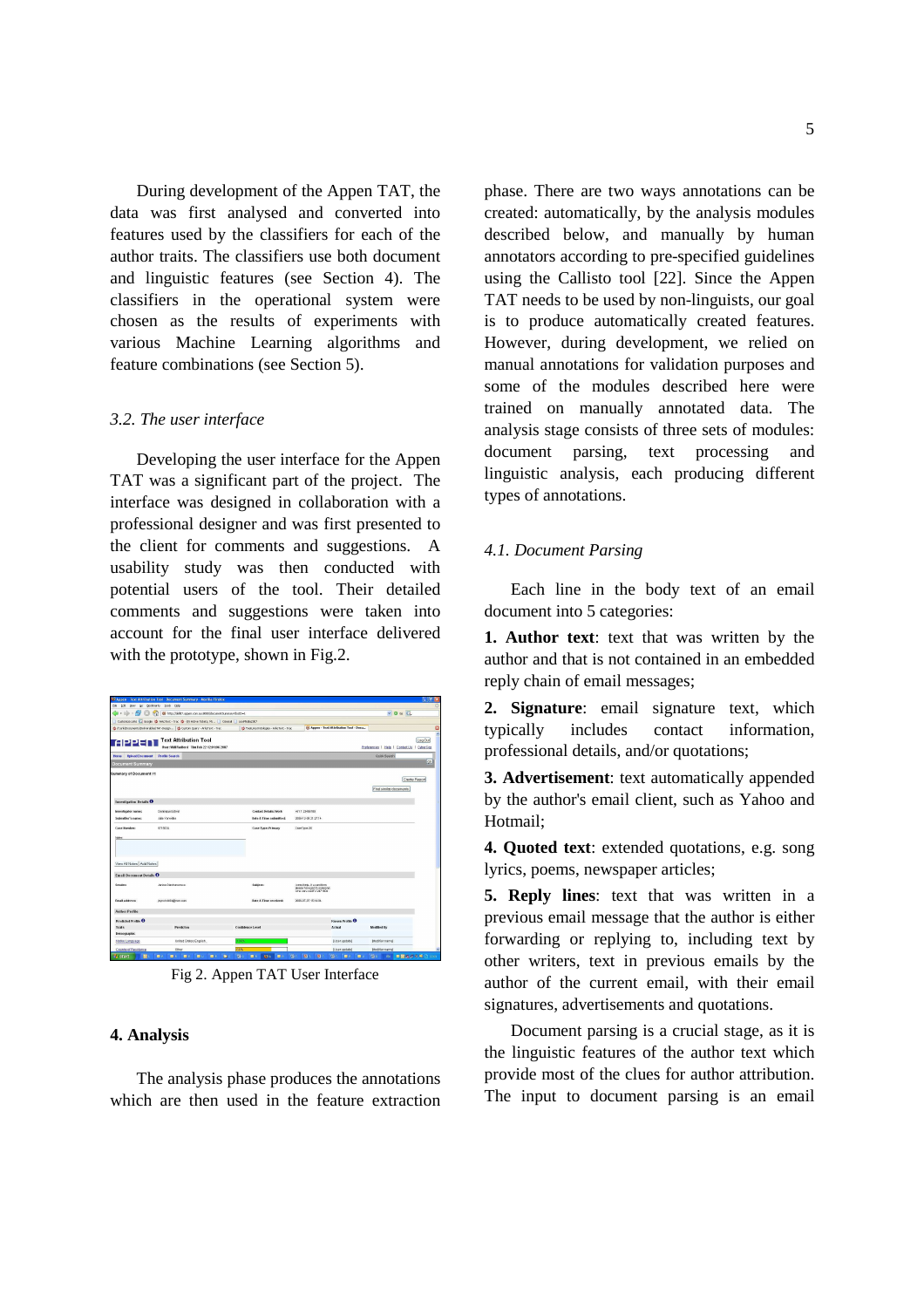document and the output is the same email document, with the lines of the body text categorised into one of those five categories.

We experimented with Jangada [23], a tool which identifies signature blocks and replies, but unfortunately it did not perform very well on our data, so we developed our own document parser. To compare the performance of Jangada with our document parser, we used ten-fold cross validation on all of the English data. For each train-test partition, our document parser was trained on the training part and its performance was compared with Jangada's on the testing part. As Jangada can only identify Author text, Reply and Signature lines, we cannot compare the performances of the two tools in recognising all 5 categories. However for the task of identifying those 3 categories, our document parser achieved an F-score of 88.16%, while Jangada performed at 64.22%. For the task of identifying only author lines, our document parser reached an F-score of 90.76%, compared to 74.64% from Jangada.

## *4.2. Text and Linguistic Processing*

In the general case, i.e. for both English and Arabic, text processing consists of two stages: segmentation and punctuation analysis. First, the text in the email is split into paragraphs and paragraphs are then split into sentences and tokens. The latter task is performed with third party tools [24] which generate *paragraph*, *sentence* and *token* annotations respectively. The use of sentence punctuation marks and other special characters is then analysed. The special marks and characters include, but are not limited to, special markers, e.g. two hyphens \- -" followed by a newline which often indicate that an email signature follows; quotation marks, which sometimes signal the presence of a quotation; and emoticons, such as  $\therefore$ )" or  $\therefore$  o)". This information is stored as attributes of *token* annotations which are used for calculating character-level features.

The aim of the linguistic analysis stage is to produce more linguistically informed annotations, such as Part-Of-Speech (POS) tags. Unlike text processing, linguistic processing deals with aspects of texts which are usually language-dependent and thus requires linguistic resources such as word lists.

To identify certain key phrases, we developed a Named Entity Recognizer (NER) using gazetteers and grammars. We decided to implement our own NER to identify people, locations, organisations, dates etc. because most available systems were developed on news corpora, i.e. a very different domain from ours. All the heuristics in our NER are based on email data; additional lexicons were developed manually to identify set phrases, for instance farewells and greetings.

Arabic emails present a number of challenges for NLP and specific modules had to be developed to handle these, in particular: different ways of writing Arabic in Latin script (so-called "franco-arabic"), spelling variants in the Egyptian dialect and possible spelling normalisation, morphological complexity, the use of English loanwords and their transliterations, spelling errors and typos.

# **5. Machine Learning Classification**

Many problems in NLP have lent themselves to solutions using statistical language processing techniques. Author profiling can be considered a type of document classification task, where the classes correspond to traits of the authors. These traits are arranged along various dimensions, with different options for each dimension being mutually exclusive. For example *male* and *female* are the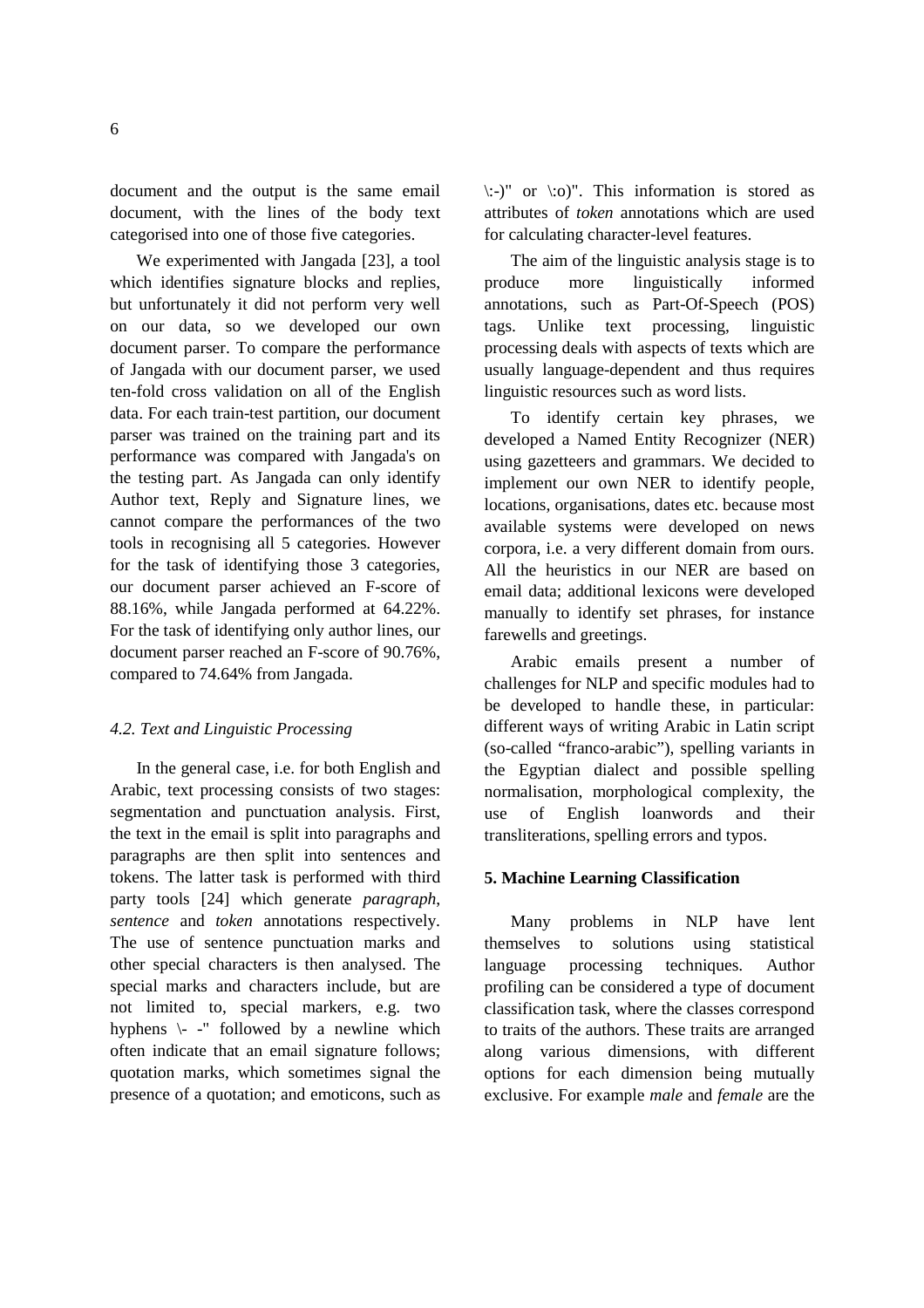possibilities for the *gender* dimension. For each dimension, the email and questionnaire data are used to construct classifiers, using a range of ML techniques.

A document constitutes a single data instance. For each experiment ten-fold crossvalidation was used and we also used ten-fold cross-validation during training, for feature selection and model parameter tuning. Once the best combination of ML classifiers, parameters and feature selection was determined, that model was used to classify the test data to evaluate the performance of the chosen model.

For each author, a feature vector is calculated. Typically, a feature is a descriptive statistic calculated from both the raw text and the annotations. For example, a feature might express the relative frequency of two different annotation types (e.g. number of words/number of sentences), or the presence or absence of an annotation type (e.g. signature). For the English data, 689 features were calculated. These were divided into three main groups, namely character-level, lexical, and structural features. For the Arabic data, 518 features were calculated, also divided into several subgroups.

The aim of the classifier is to match feature vectors from the document with author traits. Ordered pairs of feature vectors and author traits are used to train and tune machine learning classifiers. Formally, classifiers are functions which map feature vectors to author traits and there will be classifiers for each author trait such as *gender*, *age*, etc. We experimented with various machine learning algorithms as classifiers, using the WEKA toolkit [25] to find the best classifier for each trait. During training, classifiers are created by the selection of sets of features for each author trait, and classifier parameters are tuned through cross-validation. To evaluate and test the classifiers, new documents are given as input and existing classifiers are selected to predict author traits.

The machine learning algorithms we tried include decision trees (J48 [26], RandomForest [27]), lazy learners (IBk [28]), rule-based learners (JRip [29]), Support Vector Machines (SMO [30]), LibSVM [31]), as well as ensemble/meta-learners (Bagging [32]), AdaBoostM1 [33]). These algorithms were used in combination with feature selection methods based on either a feature sub-set evaluator together with a search method (consistency subset evaluator with a best-first search) or a single attribute evaluator with various numbers of attributes selected  $(X^2)$ , GainRatio, and InformationGain) (see chapter 10.8 in [25] for details).

# **6. Results and Discussion**

Table 2 shows the best results for English on all ten traits (demographic and psychometric) whereas Table 3 shows the best results for Arabic on the seven traits to be predicted. Both tables also include the baselines associated with each separate classification task, calculated on the corresponding data sets.

| Trait                                                                          | ML algo.                                          | Feat. sel.                                | Best Features                                                                    | <b>Results</b>                            | <b>Baseline</b>                           |
|--------------------------------------------------------------------------------|---------------------------------------------------|-------------------------------------------|----------------------------------------------------------------------------------|-------------------------------------------|-------------------------------------------|
| A ge<br>Gender<br>Language<br>Education<br>Country                             | SMO<br><b>SMO</b><br>RandForest<br>Bagging<br>SMO | $\overline{\phantom{a}}$<br>InfoGain<br>- | all<br>all<br>all-correlate<br>all-funcWord<br>all                               | 56.46<br>69.26<br>84.22<br>79.92<br>81.13 | 39.43<br>54.48<br>62.90<br>58.78<br>57.29 |
| <b>A</b> greeableness<br>Conscient.<br>Extraversion<br>Neuroticism<br>Openness | IBk<br>IBk<br>LibSVM<br>IBk<br><b>RandForest</b>  | -<br>-<br>-                               | $char + struct$<br>$char + struct$<br>$char+struct$<br>$char + struct$<br>struct | 53.16<br>54.35<br>56.73<br>54.29<br>55.32 | 40.51<br>43.72<br>45.17<br>42.34<br>47.28 |

Table 2. Results for the English data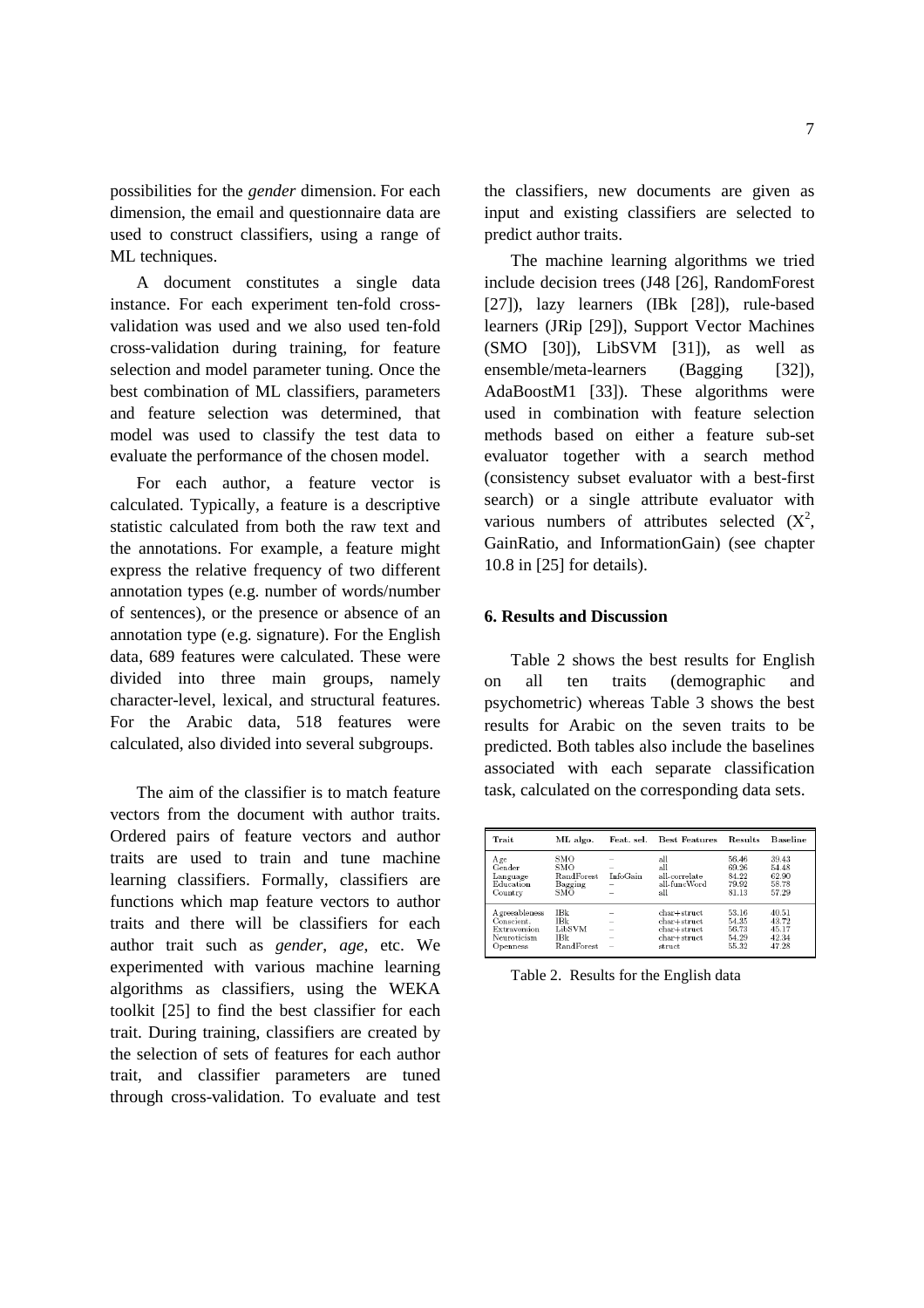| Trait                                              | ML algo.                             |                                  | Feat. sel. Best Features             | ${\rm Results}$                  | Baseline                         |
|----------------------------------------------------|--------------------------------------|----------------------------------|--------------------------------------|----------------------------------|----------------------------------|
| Age<br>Gender<br>Education                         | Bagging<br>SMO<br>Bagging            | InfoGain<br>$\sim$<br>InfoGain   | all-arabicLex<br>all<br>all          | 72.10<br>81.15<br>93.66          | 70.09<br>72.16<br>93.62          |
| Extraversion<br>Lie<br>Neuroticism<br>Psychoticism | SMO<br>Bagging<br>Bagging<br>Bagging | InfoGain<br>InfoGain<br>InfoGain | all-arabicMorph<br>all<br>all<br>all | 54.35<br>52.30<br>54.93<br>56.98 | 48.27<br>40.41<br>43.42<br>49.39 |

#### Table 3. Results for the Arabic data

These results show that, for the demographic and the psychometric author profiles, classification is significantly improved over the baseline for all ten traits in the case of English and for six out of seven traits for Arabic. This demonstrates that the approach we took of combining ML algorithms, together with our particular feature set, is successful for binary as well as n-ary classifications on very diverse classification tasks. For predicting level of education in Arabic emails, virtually no improvement can be seen over the baseline; this is due to the extremely skewed data, as indicated by the very high baseline of 93.62%. Even though the baselines for the other Arabic demographic traits are also quite high, our system still achieves a better classification accuracy for age and gender than the majority baseline.

The results of experiments aimed at discovering how well a range of ML algorithms perform on this data set for various demographic and psychometric author traits show that the chosen approach works well for author profiling and that using different classifiers in combination with a subset of available features can be beneficial for predicting single traits.

# **7. Conclusion**

I have presented a research project in which we implemented machine learning techniques to classify a new set of data in order to produce author profiles based on a number of author traits. Such a project combines software engineering, data collection and corpus studies, computational linguistics, machine learning experiments and interface design. It is only possible with a team of people with diverse qualifications and skills and, as with the design of the user interface, may require contracting special professional skills.

Such a project also requires flexibility in the choice of tools and techniques. We experimented with a number of third party tools before deciding whether to integrate them (e.g. open source ML tools), re-implement them (e.g. Named Entity Recogniser) or even design a new tool (e.g. Document Parser). For document processing and linguistic analysis, we used well-known tools to handle English but had to create new modules to handle Arabic and the specific problems of Arabic email texts.

Future research will need to investigate deeper features, such as syntactic information or writing style, which might help to classify the author traits more accurately. It would also be interesting to identify more specialised feature sets for each author trait.

#### **Acknowledgements**

This research was carried out within the framework of a US Government BAA grant (IS-QD-2467) with joint funding from Appen and the US Government. I want to acknowledge and thank all our colleagues at Appen who contributed to the success of the project and especially Judith Bishop who managed the data collection.

#### **References**

[1] R. Friedmann. (1997) *Who wrote the Bible?* San Francisco: Harper.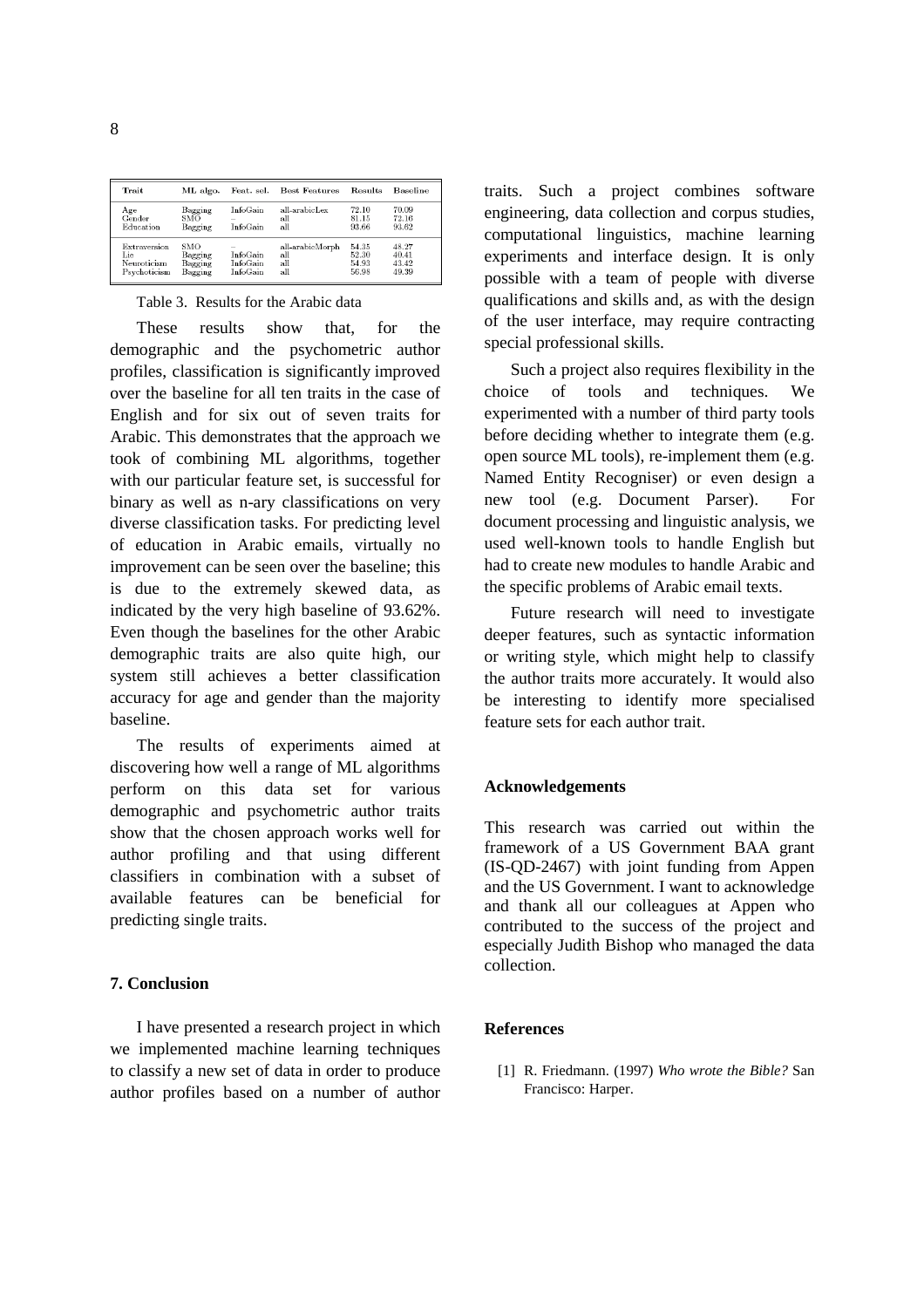- [2] G. Ledger and T. Merriam. (1994) "Shakespeare, Fletcher, and The Two Noble Kinsmen". Literary and Linguistic Computing, 9(3): 235-248.
- [3] F. Mosteller and D.L. Wallace. (1964) "Inference and Disputed Authorship: The Federalist." Series in behavioral science: Quantitative methods edition. Addison-Wesley.
- [4] A. Abbasi, H. Chen. (2005a) "Applying authorship analysis to Arabic web content". In P. B. Kantor et al. (eds.), Intelligence and Security Informatics, Proceedings of the IEEE International Conference on Intelligence and Security Informatics (ISI 2005), pp. 183-197. Berlin: Springer.
- [5] O. de Vel, A. Anderson, M. Corney, G. Mohay. (2001) "Mining email content for author identification forensics". SIGMOD Record, 30(4): 55-64.
- [6] O. de Vel, A. Anderson, M. Corney, G. Mohay. (2002) "E-mail authorship attribution for computer forensics". In D. Barbara and S. Jajodia (eds.), Data Mining for Security Applications. Kluwer Academic Publishers.
- [7] R. Zheng, Y. Qin, Z. Huang, H. Chen. (2003) "Authorship analysis in cybercrime investigation. In H. Chen et al. (ed.), Proceedings of the First NSF/NIJ Intelligence and Security Informatics Symposium, pp. 59-73. Springer.
- [8] M. Corney, O. de Vel, A. Anderson, G. Mohay. (2002) "Gender-preferential text mining of email discourse". In Proceedings of the 18th Annual Computer Security Applications Conference (ACSAC 2002), pp. 282-292. Las Vegas.
- [9] S. Argamon, S. Dhawle, M. Koppel, J. W. Pennebaker. (2005) "Lexical predictors of personality type". In Proceedings of the 2005 Joint Annual Meeting of the Interface and the Classification Society of North America. St. Louis.
- [10] A. Abbasi, H. Chen. (2005b) "Applying authorship analysis to extremist-group web forum messages". IEEE Intelligent Systems, 20(5): 67-75.
- [11] N. Glance, M. Hurst, K. Nigam, M. Siegler, R. Stockton, T. Tomokiyo. (2005) Deriving

marketing intelligence from online discussion". In Proceedings of the eleventh ACM SIGKDD international conference on Knowledge discovery in data mining, pp. 419-428. Chicago.

- [12] J. Oberlander, S. Nowson. (2006) "Whose thumb is it anyway? Classifying author personality from weblog text". In Proceedings of the COLING/ACL 2006 Main Conference Poster Sessions, pp. 627-634. Sydney.
- [13] D. Estival, T. Gaustad, S. B. Pham, W. Radford, B. Hutchinson. "Author profiling for English emails". In *Proceedings of the 10th Conference of the Pacific Association for Computational Linguistics*. Melbourne, Australia. pp. 263-272.
- [14] D. Estival, T. Gaustad, S. B. Pham, W. Radford, B. Hutchinson. "TAT: an author profiling tool with application to Arabic emails". In *Proceedings of the 5th Australasian Language Technology Workshop*, Melbourne, Australia. pp. 21-30.
- [15] M. Koppel, J. Schler, S. Argamon, E. Messeri. (2006) "Authorship attribution with thousands of candidate authors". In Proceedings of SIGIR, pp. 659-660.
- [16] F. Mairesse, M. Walker. (2006) "Words mark the nerds: Computational models of personality recognition through language". In Proceedings of the 28th Annual Conference of the Cognitive Science Society (CogSci 2006), pp. 543-548. Vancouver.
- [17] T. Buchanan, J. A. Johnson, L. R. Goldberg. (2005) "Implementing a Five-Factor personality inventory for use on the internet". European Journal of Psychological Assessment, 21:115- 127.
- [18] L. Francis, C. Lewis, H.-G. Ziebertz. (2006) "The short-form revised Eysenck personality questionnaire (EPQR-S): A German edition". Social Behaviour and Personality, 34(2): 197- 204.
- [19] W. T. Norman. (1963) "Toward an adequate taxonomy of personality attributes: replicated factor structure in peer nomination personality rating". Journal of Abnormal and Social Psychology, 66:574-583.
- [20] H. Eysenck, S. Eysenck. (1975) *Manual of the Eysenck Personality Questionnaire.* London: Hooder and Stoughton Educational.